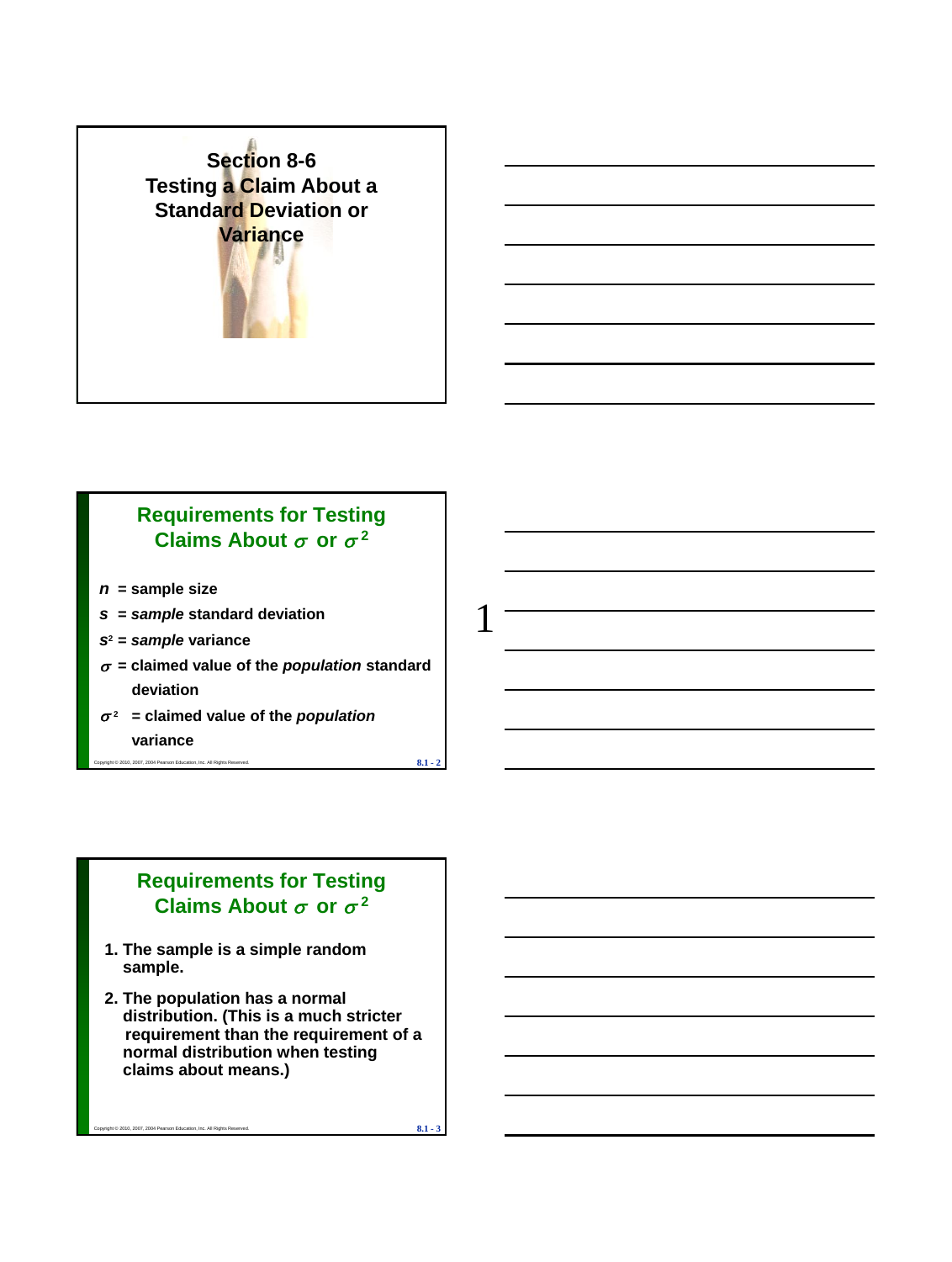



# *P***-Values and Critical Values for Chi-Square Distribution**

- **Use Table A-4.**
- The degrees of freedom  $= n 1$ .

# **Properties of Chi-Square Distribution**

 $\mathbf{8.1}$  -  $\mathbf{8.1}$  -  $\mathbf{5.1}$ 

- All values of  $\chi^2$  are nonnegative, and the **distribution is not symmetric (see Figure 8-13, following).**
- **There is a different distribution for each number of degrees of freedom (see Figure 8-14, following).**
- **The critical values are found in Table A-4 using** *n –* **1 degrees of freedom.**

Copyright © 2010, 2007, 2004 Pearson Education, Inc. All Rights Reserved. **8.1 - 6**

 $\mathcal{D}_{\mathcal{L}}$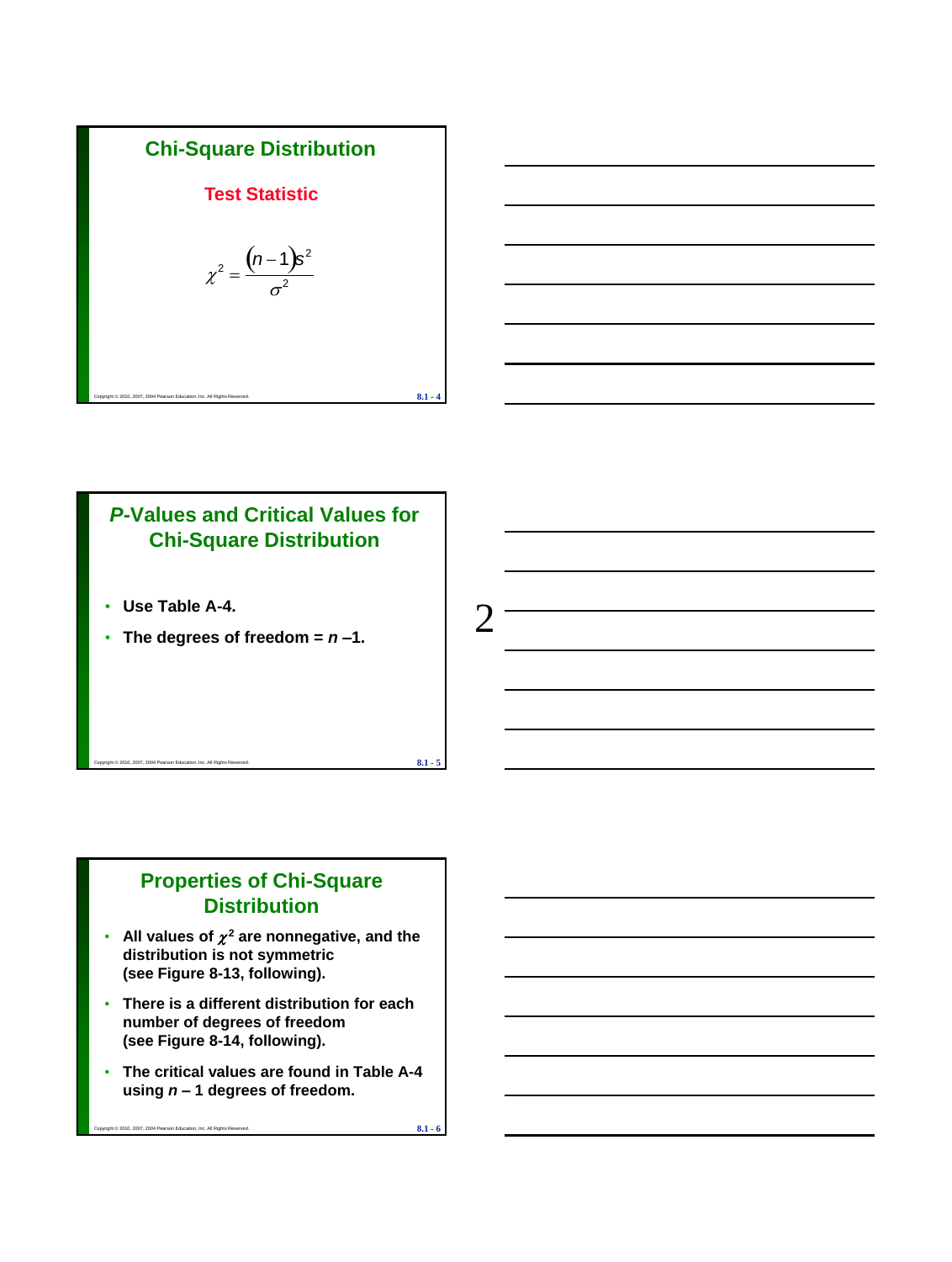



# **Table A-4**

**Table A-4 is based on cumulative areas from the right (unlike the entries in Table A-2, which are cumulative areas from the left). Critical values are found in Table A-4 by first locating the row corresponding to the appropriate number of degrees of freedom (where df =** *n* **–1). Next, the significance**  level  $\alpha$  is used to determine the correct **column. The following examples are based**  on a significance level of  $\alpha = 0.05$ , but any **other significance level can be used in a similar manner.**

 $\overline{8.1}$  - 2007, 2004 Pearson Education, Inc. All Rights Reserved.



### **Table A-4**

**Right-tailed test:**

**Because the area to the right of the critical value is 0.05, locate 0.05 at the top of Table A-4.**

**Left-tailed test:**

**With a left-tailed area of 0.05, the area to the right of the critical value is 0.95, so locate 0.95 at the top of Table A-4.**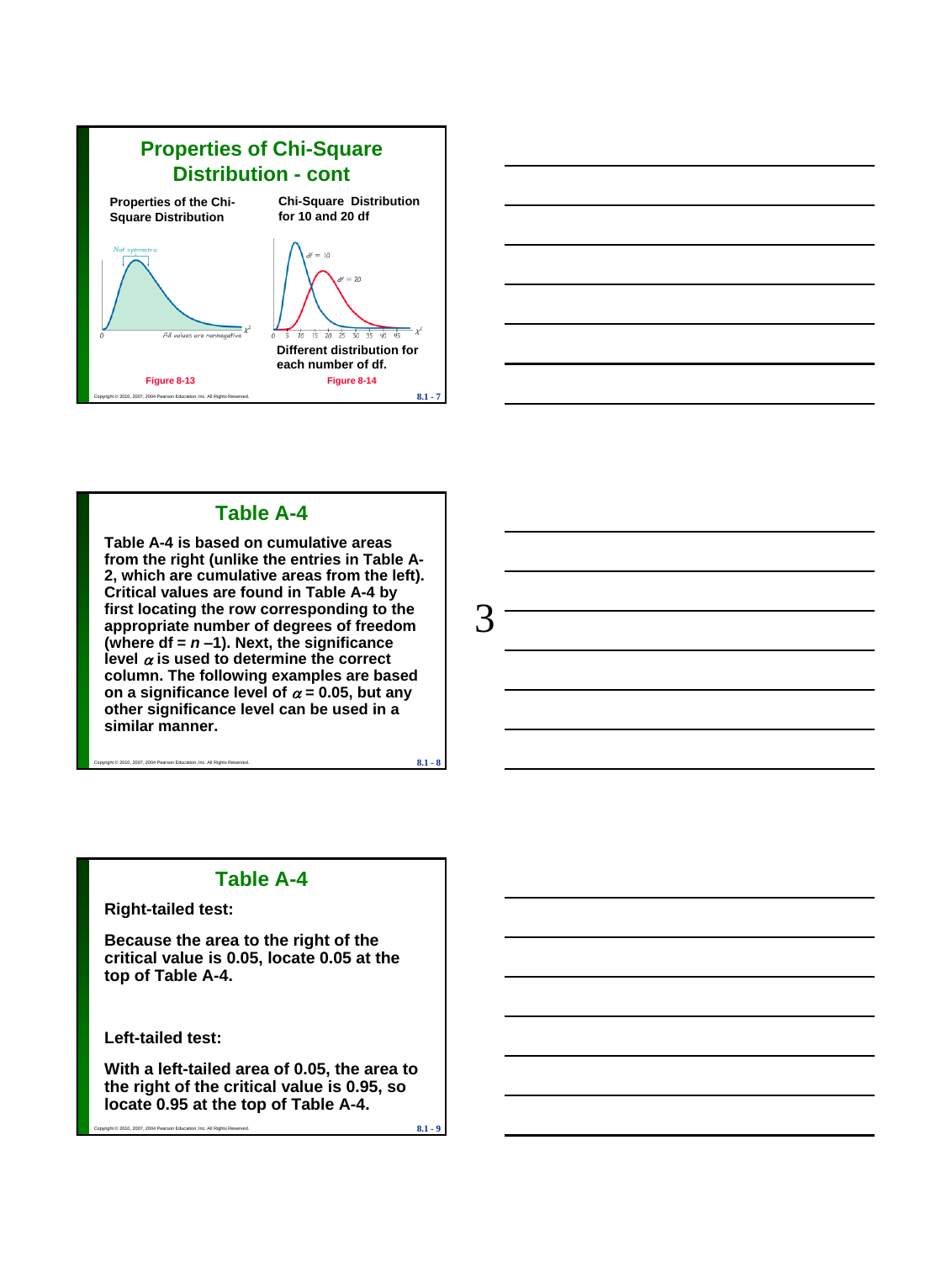### **Table A-4**

#### **Two-tailed test:**

**Unlike the normal and Student** *t* distributions, the critical values in this  $\chi^2$ **test will be two different positive values (instead of something like ±1.96 ). Divide a significance level of 0.05 between the left and right tails, so the areas to the right of the two critical values are 0.975 and 0.025, respectively. Locate 0.975 and 0.025 at the top of Table A-4**

Copyright © 2010, 2007, 2004 Pearson Education, Inc. All Rights Reserved. **8.1 - 10**

#### **Example:**

**A common goal in business and industry is to improve the quality of goods or services by reducing variation. Quality control engineers want to ensure that a product has an acceptable mean, but they also want to produce items of consistent quality so that there will be few defects. If weights of coins have a specified mean but too much variation, some will have weights that are too low or too high, so that vending machines will not work correctly (unlike the stellar performance that they now provide).** 

Copyright © 2010, 2007, 2004 Pearson Education, Inc. All Rights Reserved. **8.1 - 11**

4

#### **Example:**

**Consider the simple random sample of the 37 weights of post-1983 pennies listed in Data Set 20 in Appendix B. Those 37 weights have a mean of 2.49910 g and a standard deviation of 0.01648 g. U.S. Mint specifications require that pennies be manufactured so that the mean weight is 2.500 g. A hypothesis test will verify that the sample appears to come from a population with a mean of 2.500 g as required, but use a 0.05 significance level to test the claim that the population of weights has a standard deviation less than the specification of 0.0230 g.**

Copyright © 2010, 2007, 2004 Pearson Education, Inc. All Rights Reserved. **8.1 - 12**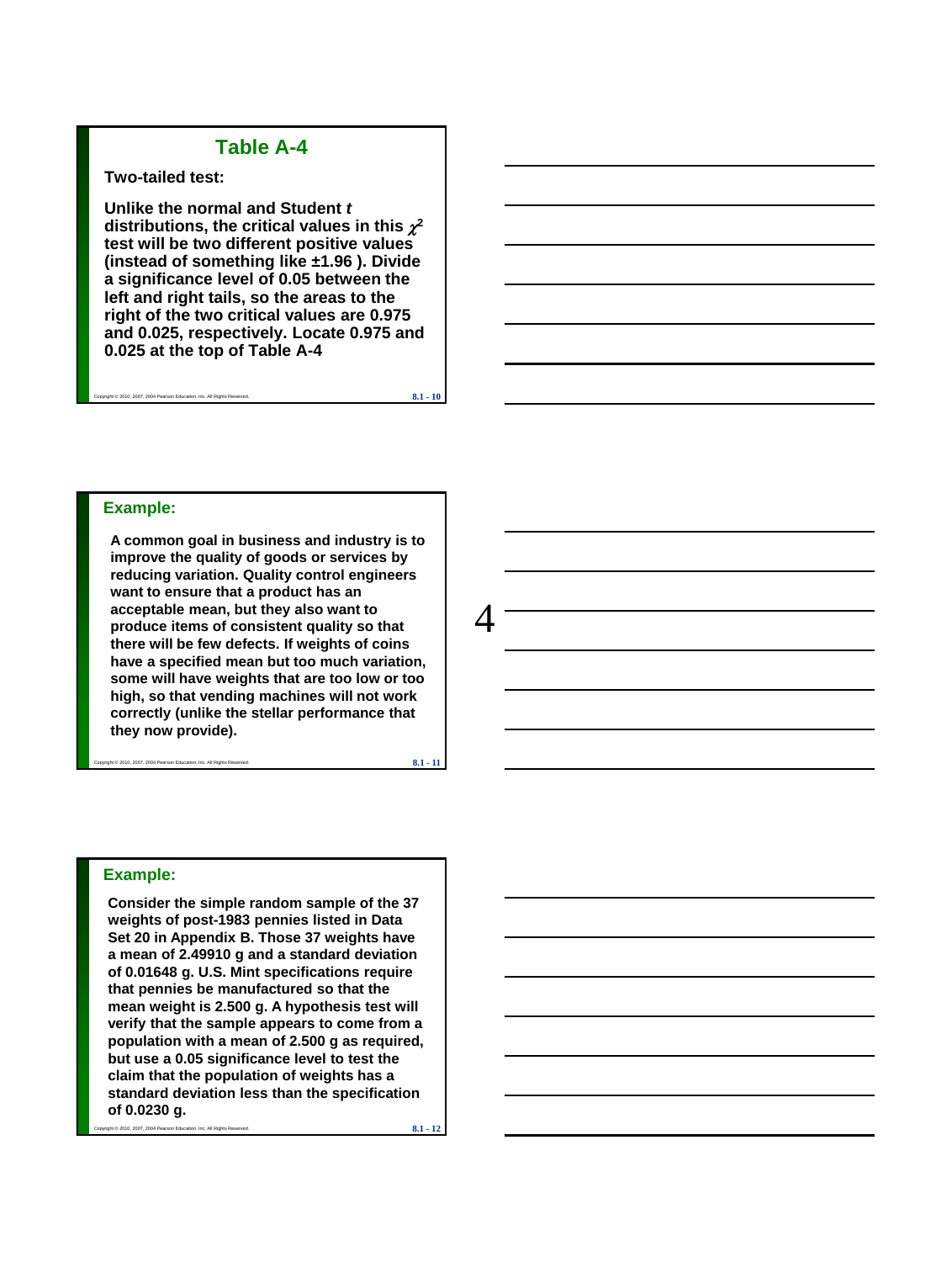#### **Example:**

**Requirements are satisfied: simple random sample; and STATDISK generated the histogram and quantile plot - sample appears to come from a population having a normal distribution.** 





#### **Example:**

Step 1: Express claim as  $\sigma$  < 0.0230 g

Step 2: If  $\sigma$  < 0.0230 g is false, then  $\sigma$  ≥ 0.0230 g

Step 3:  $\sigma$  < 0.0230 g does not contain equality **so it is the alternative hypothesis; null**  hypothesis is  $\sigma$  = 0.0230 g

> *H***0 : = 0.0230 g** *H***1 : < 0.0230 g**

Step 4: significance level is  $\alpha = 0.05$ 

**Step 5: Claim is about so use chi-square**

Copyright © 2010, 2007, 2004 Pearson Education, Inc. All Rights Reserved. **8.1 - 14** 

5

### **Example:**

**Step 6: The test statistic is** 

Example:  
\nStep 6: The test statistic is  
\n
$$
\chi^2 = \frac{(n-1)s^2}{\sigma^2} = \frac{(37-1)(0.01648)^2}{0.0230^2} = 18.483
$$

**The critical value from Table A-4 corresponds to 36 degrees of freedom and an "area to the right" of 0.95 (based on the significance level of 0.05 for a left-tailed test). Table A-4 does not include 36 degrees of freedom, but Table A-4 shows that the critical value is between 18.493 and 26.509. (Using technology, the critical value is 23.269.)** 

Copyright © 2010, 2007, 2004 Pearson Education, Inc. All Rights Reserved. **8.1 - 15**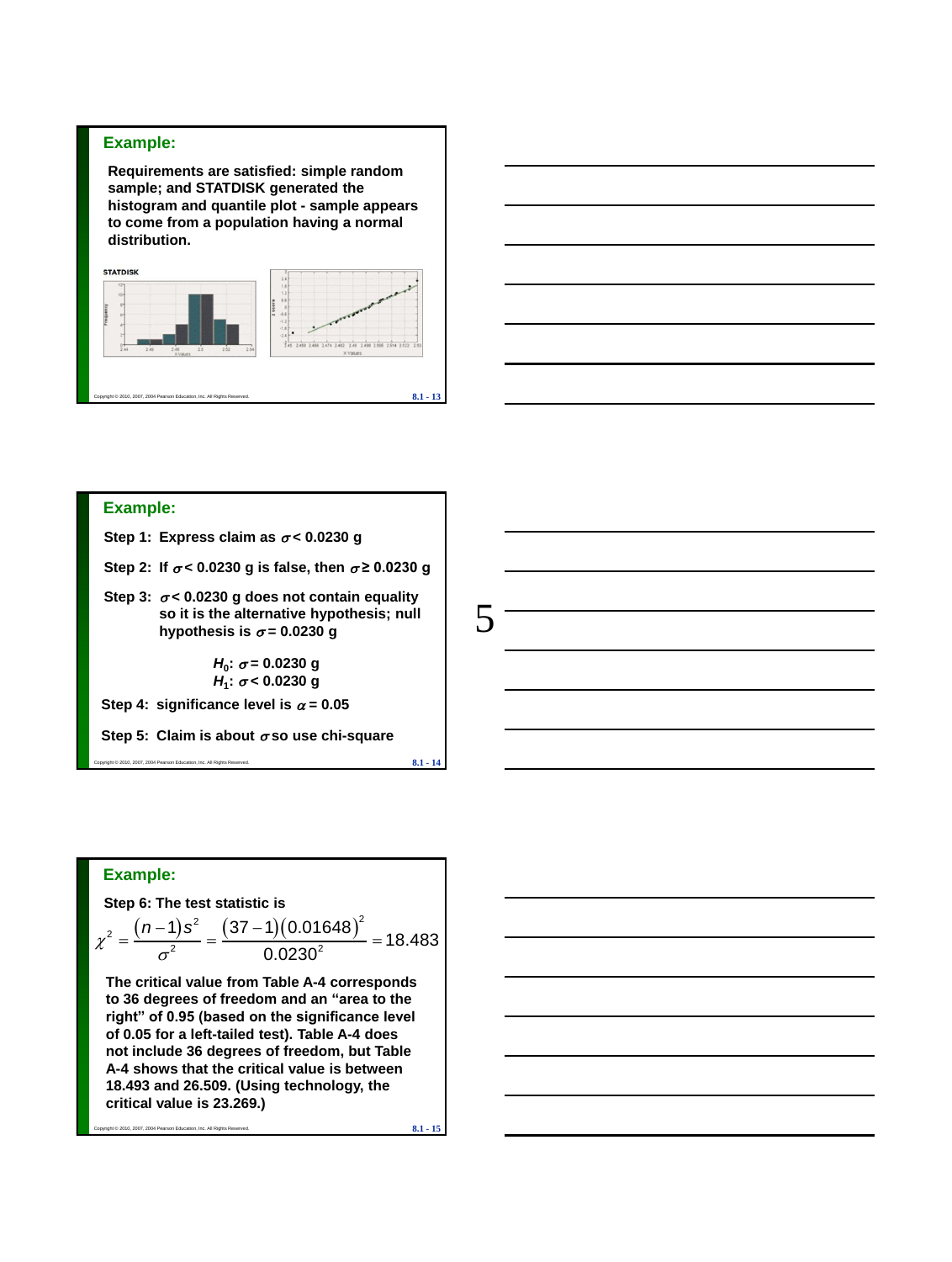



#### **Example:**

**Step 7: Because the test statistic is in the critical region, reject the null hypothesis.** 

**There is sufficient evidence to support the claim that the standard deviation of weights is less than 0.0230 g. It appears that the variation is less than 0.0230 g as specified, so the manufacturing process is acceptable.**

Copyright © 2010, 2007, 2004 Pearson Education, Inc. All Rights Reserved. **8.1 - 17**

6

### **Recap**

**In this section we have discussed:**

- **Tests for claims about standard deviation and variance.**
- **Test statistic.**
- **Chi-square distribution.**
- **Critical values.**

Copyright © 2010, 2007, 2004 Pearson Education, Inc. All Rights Reserved. **8.1 - 18**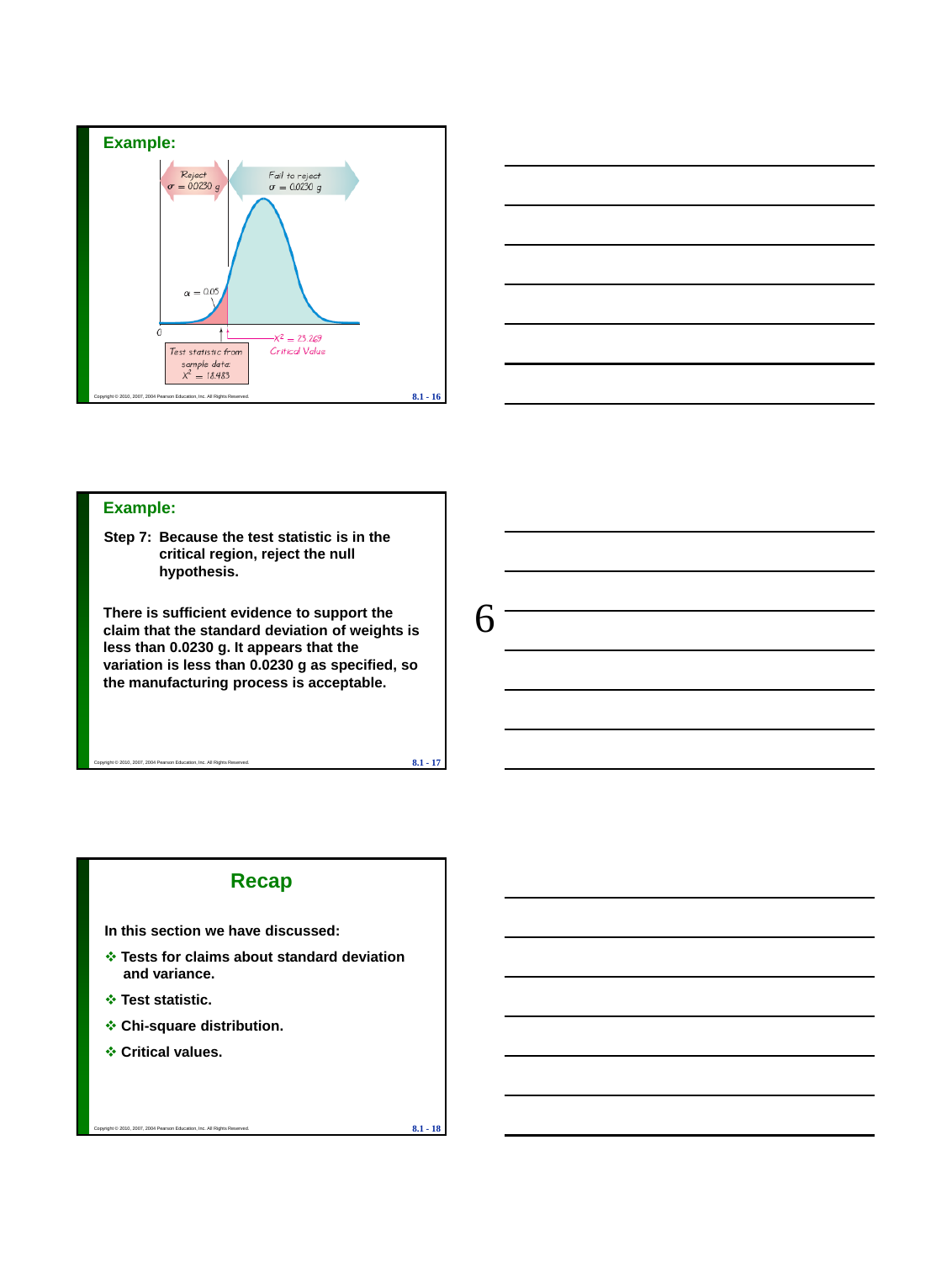

- **9-1 Review and Preview**
- **9-2 Inferences About Two Proportions**
- **9-3 Inferences About Two Means: Independent Samples**
- **9-4 Inferences from Dependent Samples**
- **9-5 Comparing Variation in Two Samples**

Copyright © 2010, 2007, 2004 Pearson Education, Inc. All Rights Reserved. **Copyright © 2010, 2007, 2004 Pearson 8.1 - 19**



### **Review**

**In Chapters 7 and 8 we introduced methods of** *inferential statistics***. In Chapter 7 we presented methods of constructing confidence interval estimates of population parameters. In Chapter 8 we presented methods of testing claims made about population parameters. Chapters 7 and 8 both involved methods for dealing with a sample from a single population.** 

Copyright © 2010, 2007, 2004 Pearson Education, Inc. All Rights Reserved. **Copyright © 2010, 2007, 2004 Pearson 8.1 - 21**

7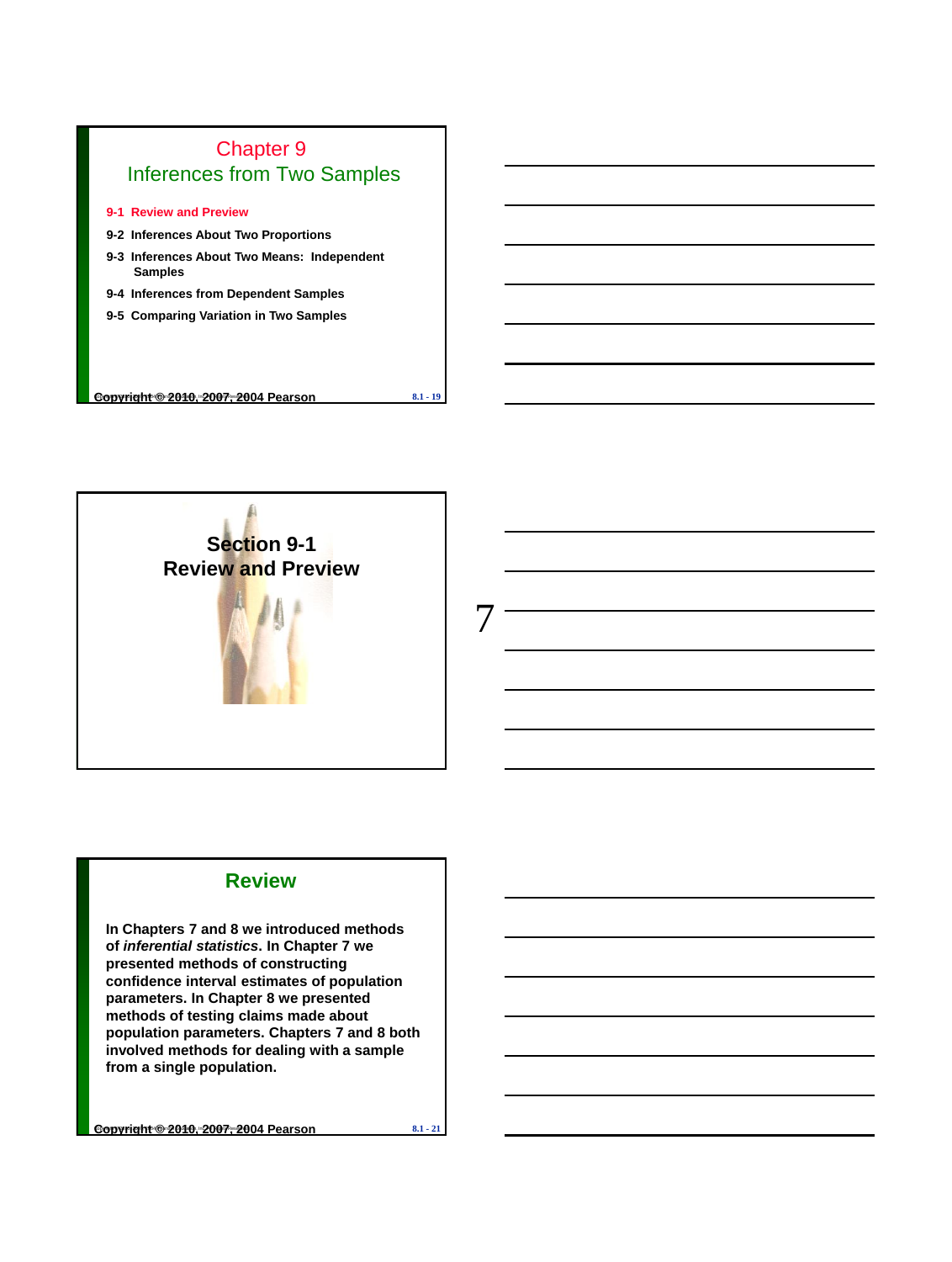### **Preview**

**The objective of this chapter is to extend the methods for estimating values of population parameters and the methods for testing hypotheses to situations involving two sets of sample data instead of just one. The following are examples typical of those found in this chapter, which presents methods for using sample data from two populations so that inferences can be made about those populations.** 

Copyright © 2010, 2007, 2004 Pearson Education, Inc. All Rights Reserved. **Copyright © 2010, 2007, 2004 Pearson 8.1 - 22**

8

#### **Preview**

- **Test the claim that when college students are weighed at the beginning and end of their freshman year, the differences show a mean weight gain of 15 pounds (as in the "Freshman 15" belief).**
- **Test the claim that the proportion of children who contract polio is less for children given the Salk vaccine than for children given a placebo.**
- **Test the claim that subjects treated with Lipitor have a mean cholesterol level that is lower than the mean cholesterol level for subjects given a placebo.**

Copyright © 2010, 2007, 2004 Pearson Education, Inc. All Rights Reserved. **Copyright © 2010, 2007, 2004 Pearson 8.1 - 23**

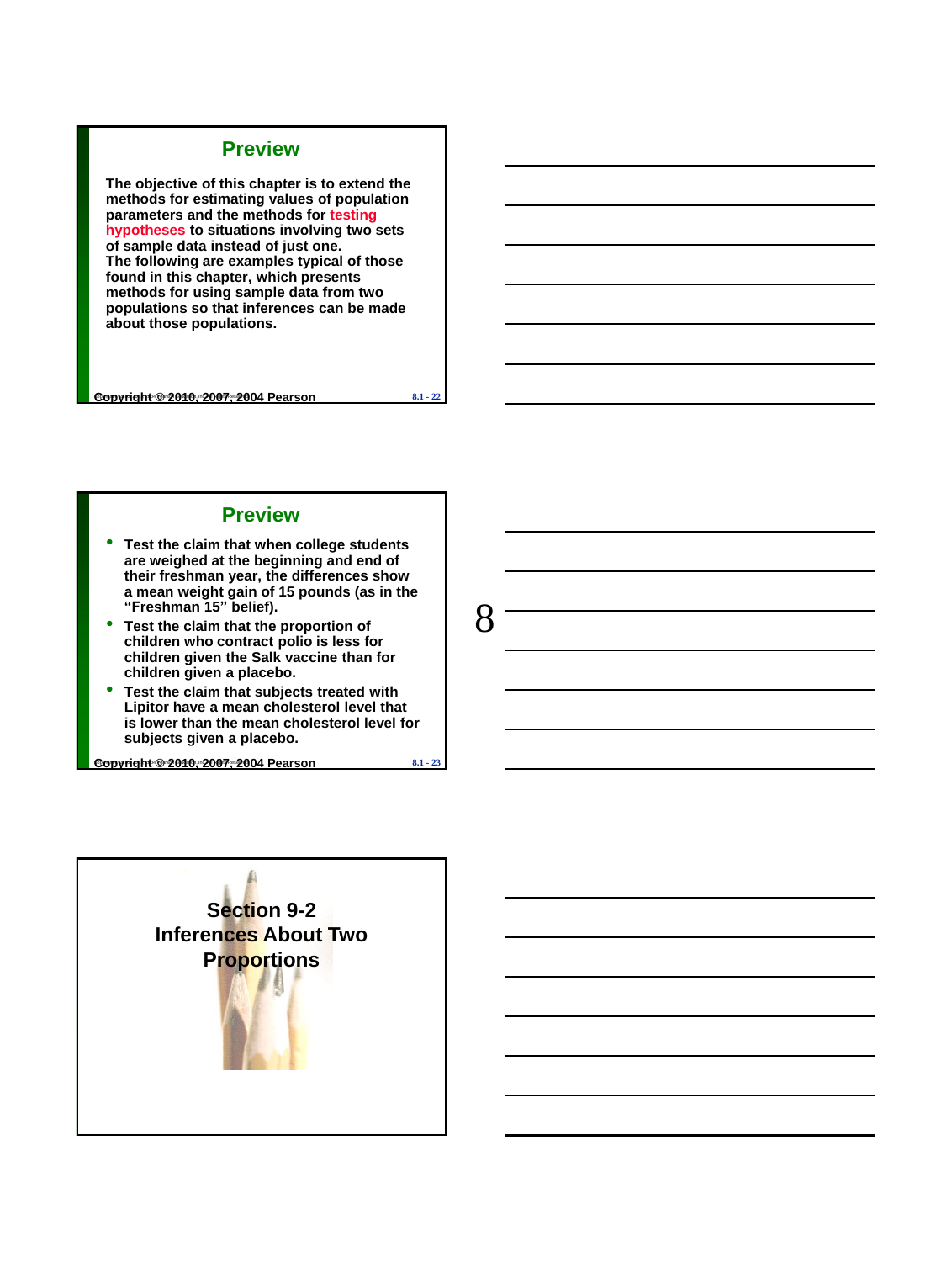

**In this section we present methods for (1) testing a claim made about the two population proportions and (2) constructing a confidence interval estimate of the difference between the two population proportions. This section is based on proportions, but we can use the same methods for dealing with probabilities or the decimal equivalents of percentages.**

Copyright © 2010, 2007, 2004 Pearson Education, Inc. All Rights Reserved. **Copyright © 2010, 2007, 2004 Pearson 8.1 - 25** Copyright © 2010 Pearson Education

**Notation for Two Proportions**

**For population 1, we let:**

*p* **1 = population proportion**

- *n***1 = size of the sample**
- *x***1 = number of successes in the sample**

 $\hat{p}_1 = \frac{x_1}{n_1}$  (the sample proportion)  $\frac{x_1}{x_2}$ 

 $\hat{q}_1 = 1 - \hat{p}_1$ 

**The corresponding notations apply to**  $p_{2}$ ,  $n_{2}$  ,  $x_{2}$  ,  $\hat{p}_{2}$  and  $\hat{q}_{2}$  , which come from population 2.

Copyright © 2010, 2007, 2004 Pearson Education, Inc. All Rights Reserved. **Copyright © 2010, 2007, 2004 Pearson 8.1 - 26** Copyright © 2010 Pearson Education

# **Pooled Sample Proportion**

 **The pooled sample proportion** is denoted by  $\overline{p}$  and is given by:

$$
\overline{p} = \frac{x_1 + x_2}{n_1 + n_2}
$$

 $\cdot$  **We denote the complement of**  $\overline{p}$  **by**  $\overline{q}$ **,**  $\overline{s}$ **o**  $\overline{q}$ **=** 1  $-\overline{p}$ 

Copyright © 2010, 2007, 2004 Pearson Education, Inc. All Rights Reserved. **Copyright © 2010, 2007, 2004 Pearson 8.1 - 27** Copyright © 2010 Pearson Education

9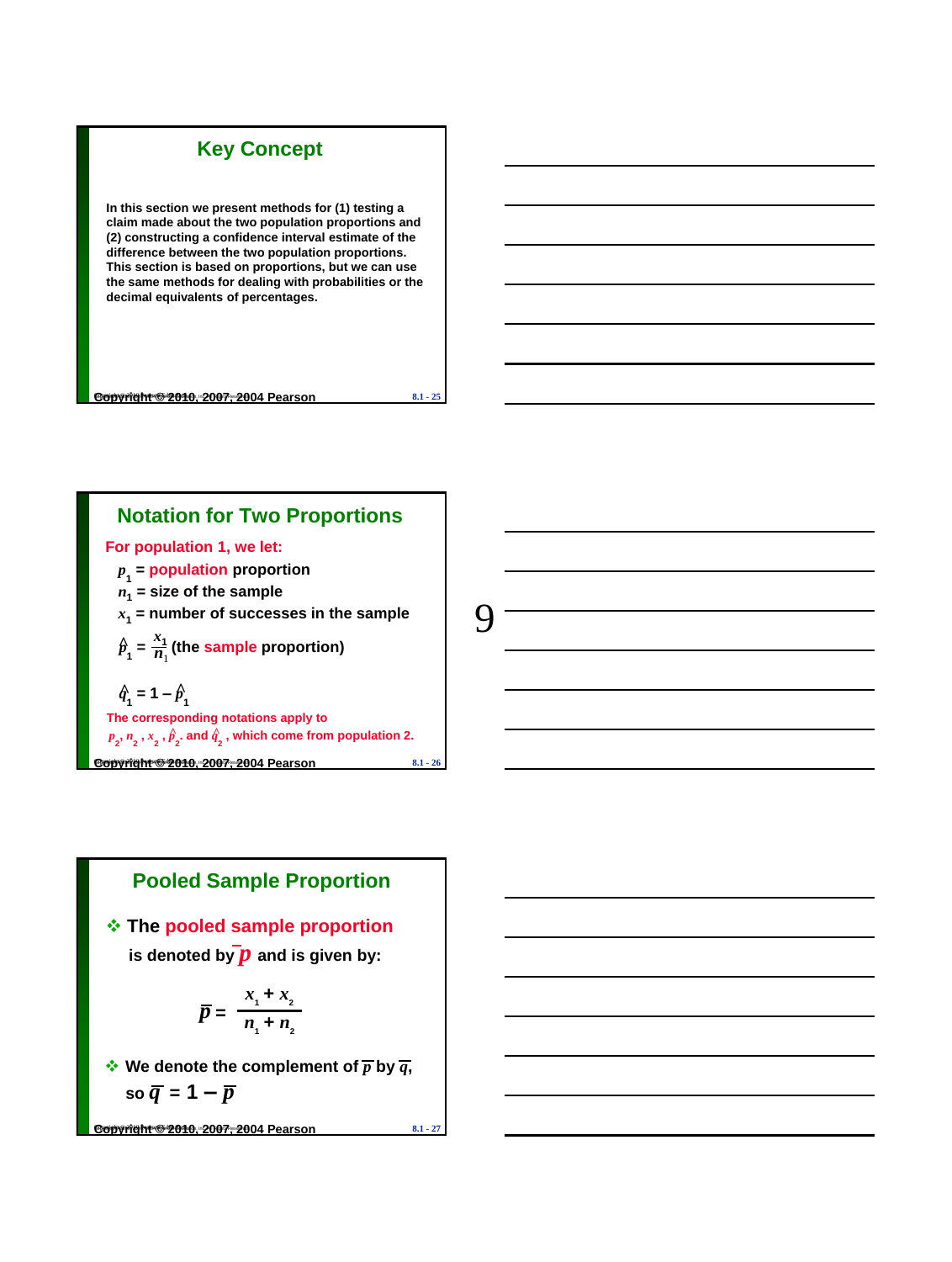## **Requirements**

- **1. We have proportions from two independent simple random samples.**
- **2. For each of the two samples, the number of successes is at least 5 and the number of failures is at least 5.**

Copyright © 2010, 2007, 2004 Pearson Education, Inc. All Rights Reserved. **Copyright © 2010, 2007, 2004 Pearson 8.1 - 28** Copyright © 2010 Pearson Education

Copyright © 2010, 2007, 2004 Pearson Education, Inc. All Rights Reserved. **Copyright © 2010, 2007, 2004 Pearson 8.1 - 29** Copyright © 2010 Pearson Education **Test Statistic for Two Proportions**  For  $H_0: p_1 = p_2$  $H_1: p_1 \neq p_2$ ,  $H_1: p_1 < p_2$ ,  $H_1: p_1 > p_2$ +  $z = \frac{(\hat{p}_1 - \hat{p}_2) - (p_1 - p_2)}{\sqrt{1 - \hat{p}_2}}$  $\overline{n_1}$ *pq*  $\overline{n}_2$ *pq*



Test Statistic for Two Proportions  
\n- cont  
\nFor 
$$
H_0: p_1 = p_2
$$
  
\n $H_1: p_1 \neq p_2$ ,  $H_1: p_1 < p_2$ ,  $H_1: p_1 > p_2$   
\nwhere  $p_1 - p_2 = 0$  (assumed in the null hypothesis)  
\n $\hat{p}_1 = \frac{x_1}{n_1}$  and  $\hat{p}_2 = \frac{x_2}{n_2}$   
\n $\bar{p} = \frac{x_1 + x_2}{n_1 + n_2}$  and  $\bar{q} = 1 - \bar{p}$   
\n**Convariant \$2010:2007:2004 Pearson** 8.1.30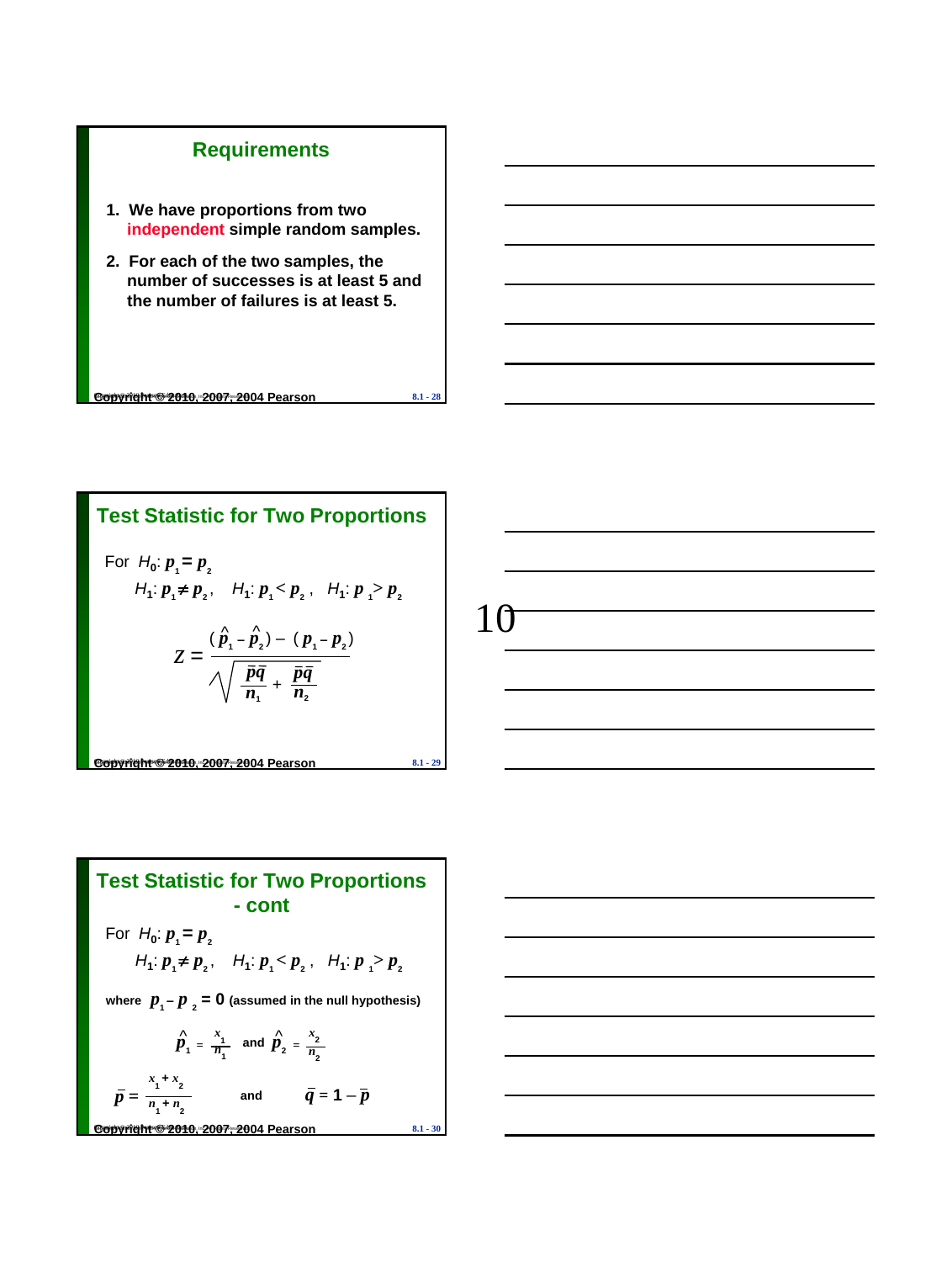### **Test Statistic for Two Proportions - cont P-value: Use Table A-2. (Use the computed value of the test statistic** *z* **and find its** *P***-value by following the procedure summarized by Figure 8-5 in the text.)**

**Critical values: Use Table A-2. (Based on the significance level , find critical values by using the procedures introduced in Section 8-2 in the text.)**

Copyright © 2010, 2007, 2004 Pearson Education, Inc. All Rights Reserved. **Copyright © 2010, 2007, 2004 Pearson 8.1 - 31** Copyright © 2010 Pearson Education

**Confidence Interval**  
\n**Estimate of** 
$$
p_1 - p_2
$$
  
\n $(\hat{p}_1 - \hat{p}_2) - E < (p_1 - p_2) < (p_1 - p_2) + E$   
\nwhere  $E = Z_{\alpha/2} \sqrt{\frac{\hat{p}_1 \hat{q}_1}{n_1} + \frac{\hat{p}_2 \hat{q}_2}{n_2}}$   
\n  
\n**Coovright** 2007: 2004 Pearson 8.1 - 32

11

#### **Example:**

**The table below lists results from a simple random sample of front-seat occupants involved in car crashes. Use a 0.05 significance level to test the claim that the fatality rate of occupants is lower for those in cars equipped with airbags.**

|                                     | Airbag Available | No Airbag Available |  |  |
|-------------------------------------|------------------|---------------------|--|--|
| <b>Occupant Fatalities</b>          | 41               | 52                  |  |  |
| Total number of occupants           | 11,541           | 9,853               |  |  |
|                                     |                  |                     |  |  |
|                                     |                  |                     |  |  |
| Copyright @2010. 2007. 2004 Pearson |                  |                     |  |  |
|                                     |                  |                     |  |  |

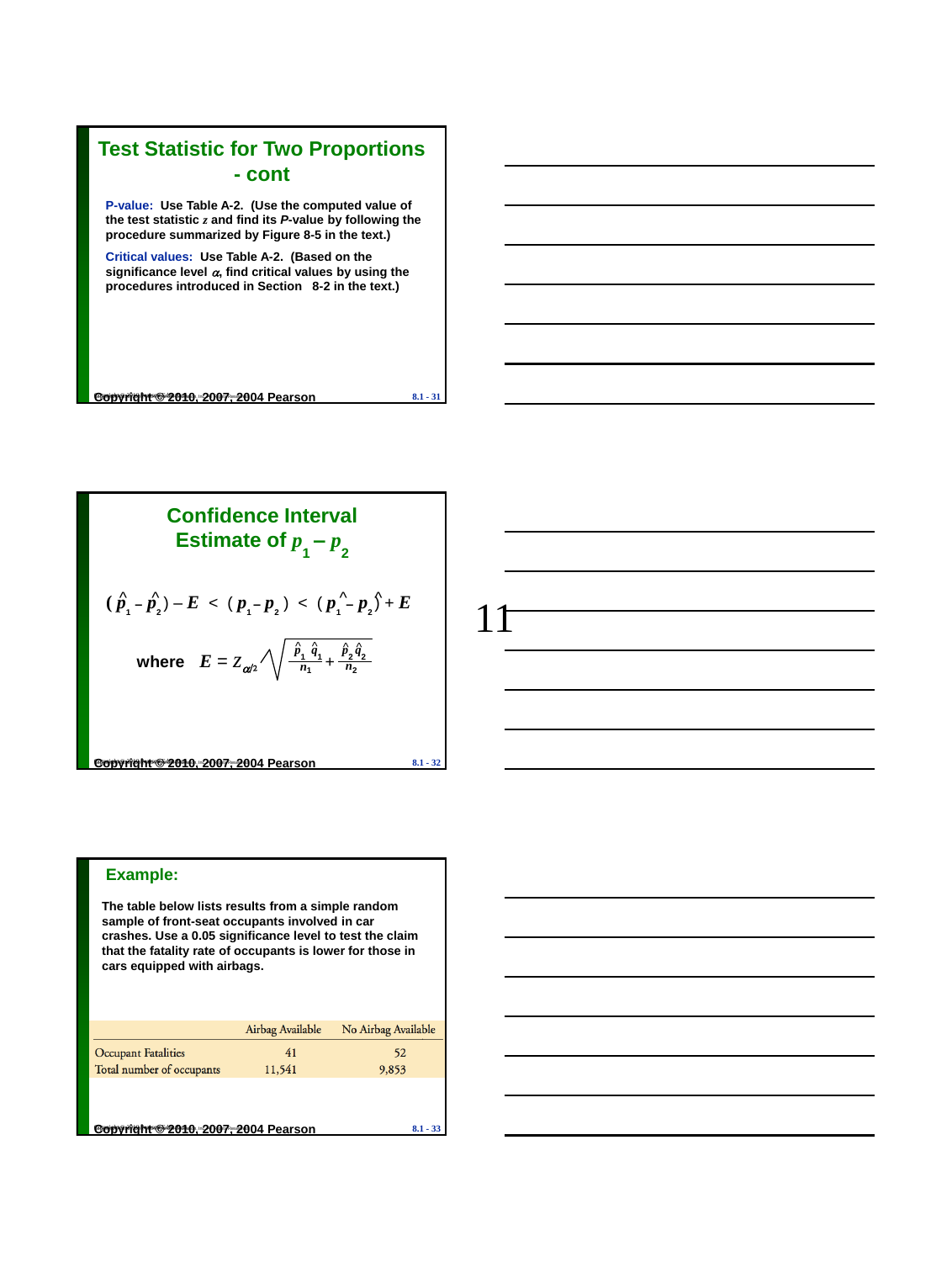

**Requirements are satisfied: two simple random samples, two samples are independent; Each has at least 5 successes and 5 failures (11,500, 41; 9801, 52). Use the** *P***-value method.**

Step 1: Express the claim as  $p_1 < p_2$ .

| Step 2: If $p_1 < p_2$ is false, then $p_1 \ge p_2$ . |  |  |  |  |  |  |
|-------------------------------------------------------|--|--|--|--|--|--|
|-------------------------------------------------------|--|--|--|--|--|--|

Step 3:  $p_1 < p_2$  does not contain equality so it is the **alternative hypothesis. The null hypothesis is the statement of equality.**

Copyright © 2010, 2007, 2004 Pearson Education, Inc. All Rights Reserved. **Copyright © 2010, 2007, 2004 Pearson 8.1 - 34** Copyright © 2010 Pearson Education

#### **Example:**

*H*<sub>0</sub>:  $p_1 = p_2$  *H<sub>a</sub>* **:** *p***<sup>1</sup> <** *p***<sup>2</sup> (original claim)**

- **Step 4: Significance level is 0.05**
- **Step 5: Use normal distribution as an approximation to the binomial distribution. Estimate the**  common values of  $p_1$  and  $p_2$  as follows:

$$
\overline{p} = \frac{X_1 + X_2}{n_1 + n_2} = \frac{41 + 52}{11,541 + 9,853} = 0.004347
$$
  
With  $\overline{p} = 0.004347$  it follows  $\overline{q} = 0.995653$   
**Coovrelation: 2007: 2004 Pearson** 8.1.35

$$
\frac{12}{\underline{\qquad \qquad }
$$